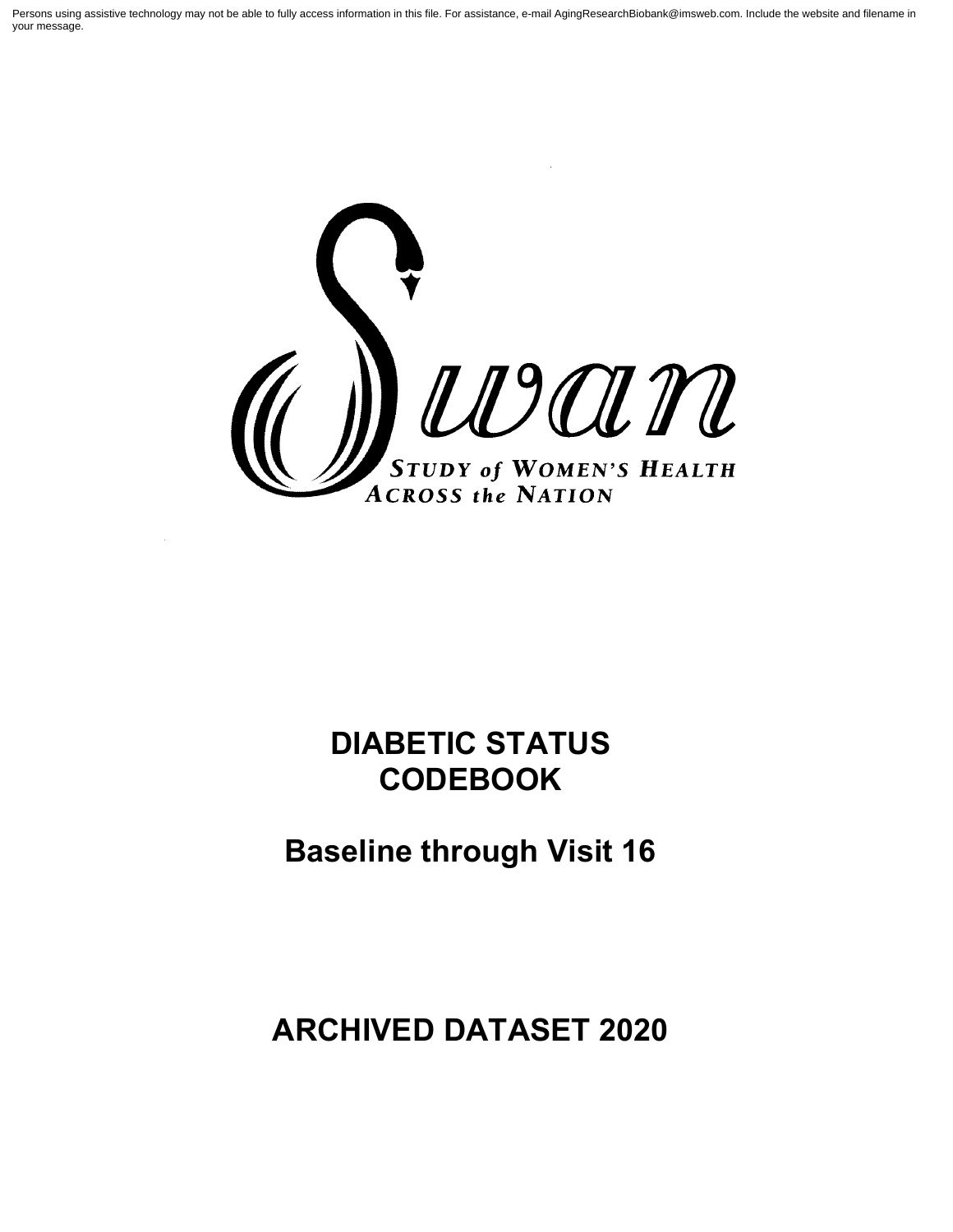## **PAGE INTENTIONALLY BLANK**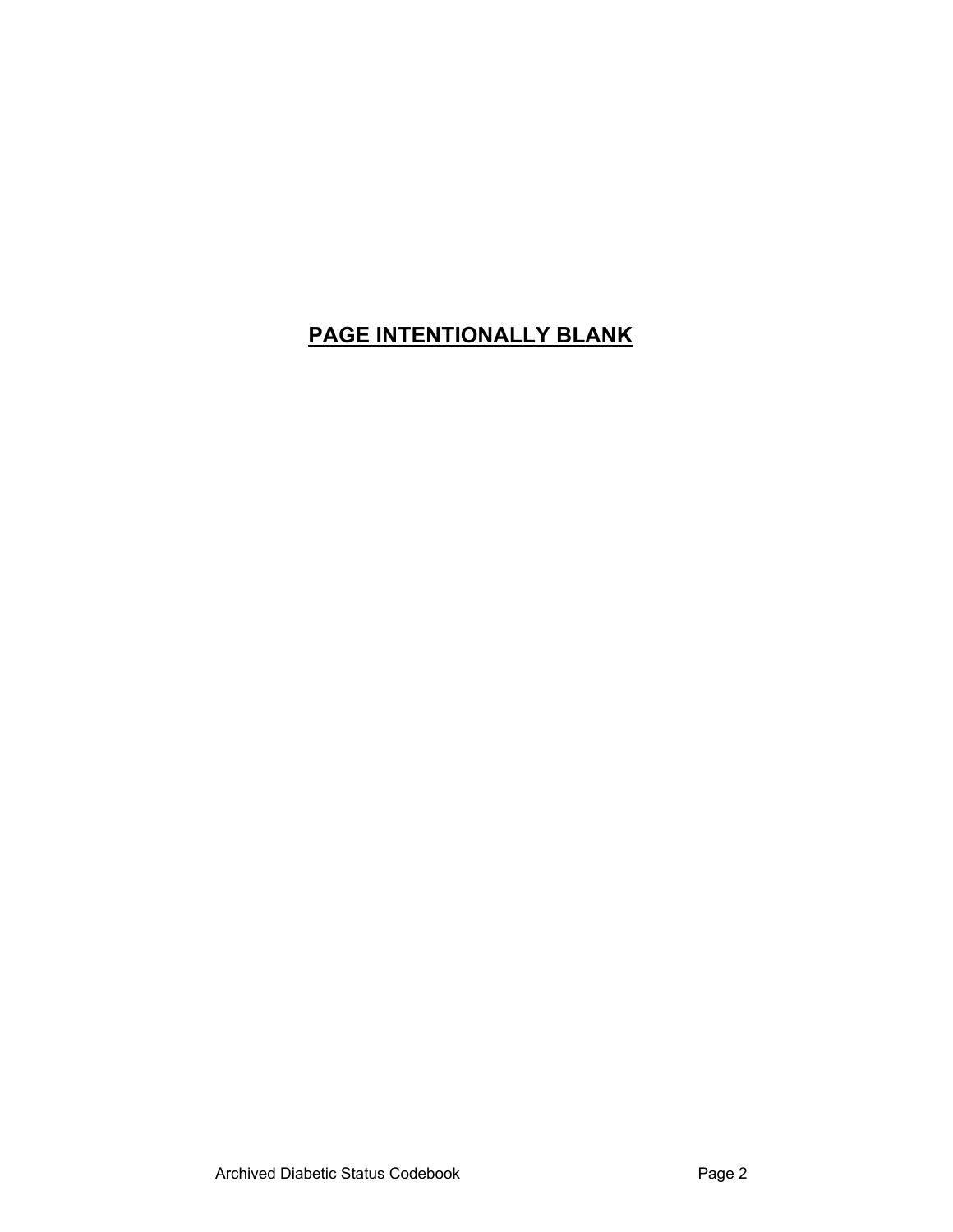### **DOCUMENTATION FOR THE PUBLIC-USE SWAN DIABETIC STATUS DATASET**

This is a wide-format dataset of the diabetic status in all SWAN participants (n=3302). This codebook describes the algorithm that was used to identify women with diabetes along with the related SWAN visit at which diabetes may have developed.

Data from visits 00 to 16 were used for the creation of this dataset.

### *Created Variables*

**DIABETES:** This variable defines women who have diabetes in all SWAN participants. A given participant was considered diabetic if she met any of the following criteria:

- A. Use of anti-diabetic medication at any visit
- B. Had a fasting glucose >=126 (while not on steroids) on 50% of at least 3 attended visits OR 2 consecutive visits\*
- C. Had any two visits with self-reported diabetes and at least one visit with fasting glucose >=126 (while not on steroids)

*Note*: The self-reported diabetes question was as follows 'Since your last study visit, has a doctor, nurse practitioner or other health care provider told you that you had any of the following conditions or treated you for them?' Therefore, saying "no" after a "yes" does not rule out ever having self-reported diabetes.

#### **\* Visits when data was NOT collected were**:

- Diabetes medications: 11, 14, and 16
- Fasting glucose: 02, 08, 10, 11, 14, and 16

This is relevant because these visits and their respective data did not affect the consecutiveness condition. For example, high glucose at visits 01 and 03 were considered consecutive visits with high glucose. But high glucose at visit 03, missing at visit 04, and high at visit 05 were not considered consecutive visits of high glucose.

**DIABVIS:** For non-diabetic women, this variable defines the last SWAN attended visit. For diabetic women, this variable defines SWAN visit at which diabetes may have developed.

For those identified as diabetic based on medication use (group A above), DIABVIS was defined as:

- The first visit before medication use a woman had a fasting glucose >=126 while not on steroid; otherwise
- The first visit before medication use with self-reported diabetes; otherwise
- The first visit on anti-diabetic medication

For those identified as diabetic based on glucose >= 126 (while not on steroid) and/or selfreported diabetes (groups B and C above), DIABVIS was defined as:

• The first visit a woman had a fasting glucose >=126 while not on steroid

**DIABVISIMP:** This is a flag variable that defines diabetic women for whom diabetes visit was imputed. Extensive efforts were done to identify women who need imputation for their diabetes visit based on number of visits with missing data on key variables (high fasting glucose or self-reported diabetes). The diabetes subcommittee agreed on imputing diabetes visit for women who had more than 2 missing visits (no fasting glucose or self-reported diabetes data for more than 2 visits between the first visit at which they used antidiabetic medication or had high fasting glucose ≥126 mg/dL and the assigned visit via the above algorithm).

**\*Among the 32 women with imputed diabetes visit, 10 women had their imputed diabetes visit on a visit that they did not attend. Each analyst should make a decision of whether to include or exclude these 10 women from their respective analysis. Analysts could decide on using the closest available visit and run analysis with and without these women.**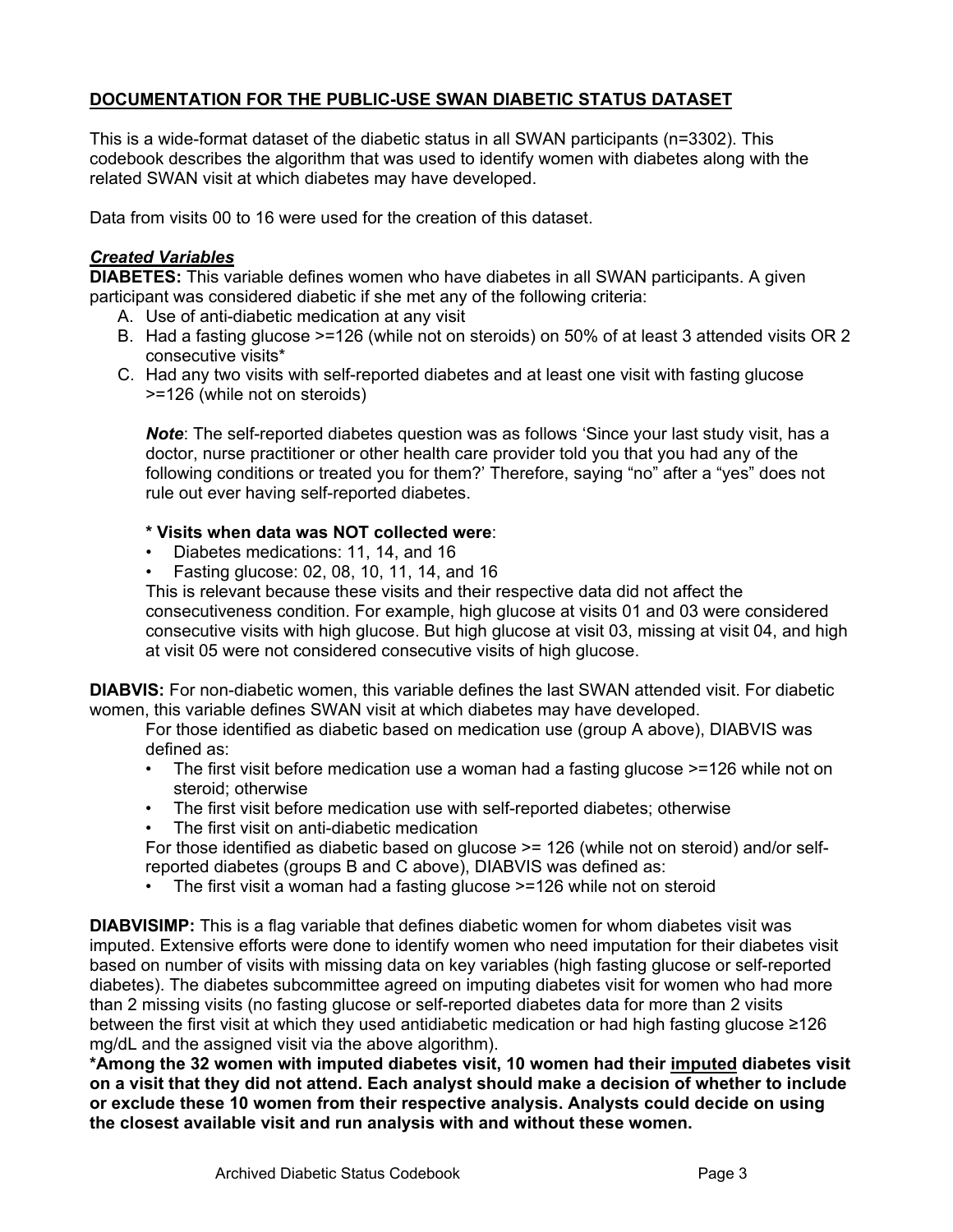**DIABCRIT:** This variable is created based on the criteria listed under the variable (DIABETES) above. It defines whether diabetic women were assigned as diabetic based on diabetes medication data (group A), glucose data alone (group B), or glucose and self-reported diabetes data (group C).

#### **Suggested manuscript language for describing the new diabetes algorithm:**

"Women were defined as having diabetes if they reported use of anti-diabetic medication at any time point during the study, had two consecutive visits with fasting glucose ≥126 mg/dL while not on steroids, or had any two visits with self-reported diabetes and a visit with fasting glucose ≥126 mg/dL. There were 531\* women defined as diabetic, 16%\* of the total SWAN cohort. The SWAN visit at which diabetes may have developed among women who used anti-diabetic medication was defined as the first visit with serum glucose ≥126 mg/dL before first use of anti-diabetic medication; otherwise, the first visit with self-reported diabetes before first use of anti-diabetic medication; otherwise, the first visit at which the participant reported use of anti-diabetic medication. Among women who did not use anti-diabetic medication, the SWAN visit at which diabetes may have developed was defined as the first visit with serum glucose ≥126 mg/dL while not on steroids. For participants [32(6%)]\*\* who had more than 2 missing visits with no fasting glucose or self-reported diabetes data between the first visit at which they used anti-diabetic medication or had high fasting glucose ≥126 mg/dL and the assigned visit as described above, diabetes visit was imputed as the mean visit between these two visits."

*\*\** This language only applies to analyses that use the entire dataset without any exclusion. Numbers in the text should be adjusted based on exclusions made in an individual analysis*.*